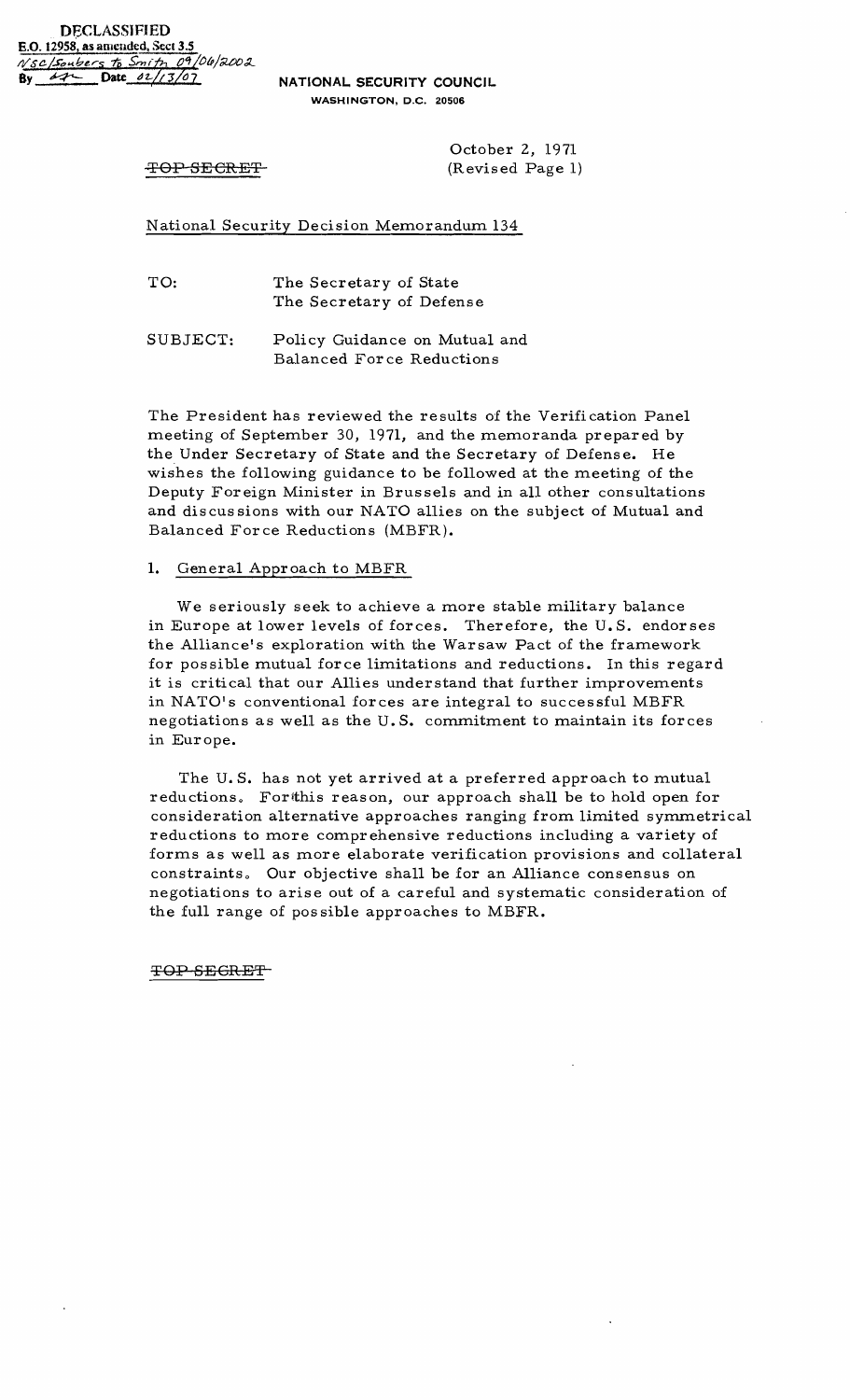## 2. The U. S. Position for Explorations

The U. S. position on the specific framework for explorations shall be as follows:

-- At this time, the United States has the following order of' preference with respect to the area of reductions: (1) the Rapacki Area, (2) the NATO Guidelines Area plus Hungary, and (3) the NATO Guidelines Area. These preferences are without prejudice to possible force reductions or limitations that may involve other areas.

- - The United States favors initial emphasis on the reduction of Soviet and American (or stationed forces) in size and timing. Indigenous force reductions should, however, not be excluded from reduction.

-- The United States would prefer not to exclude particular types of forces from consideration, though it recognizes that as long as the focus is on the Center Region, naval forces should not be considered.

-- We are unable at this time to indicate preferences on the size and type of reductions; the broad categories of Options being considered within the U. S. government, however, may be described to our Allies to illustrate the direction and scope of our current preparations. It should be made clear, however, that our considerations shall not be limited to these options nor should they be interpreted as representing the preferred U. S. approach to MBFR.

- - At this time, we cannot exclude the need for inspection, since this decision would depend on the type and size of reductions.

-- We should indicate to our Allies our interest in a more thorough evaluation of the German phased approach to MBFR, and our disposition to consider this general concept favorably.

On the issue of the relationship of mutual force reductions to a European Security Conference, U. S. officials should indicate that we believe these two issues should not be linked at this time, especially in any exploratory discussion of MBFR with Warsaw Pact countries. Moreover, we cannot agree to any preliminary or exploratory multilateral talks on a European Conference, at least until the Berlin agreements come into force and until we have gained a better understanding of what a Conference might achieve in terms of U. S. interests.

*-TOP* SECRET